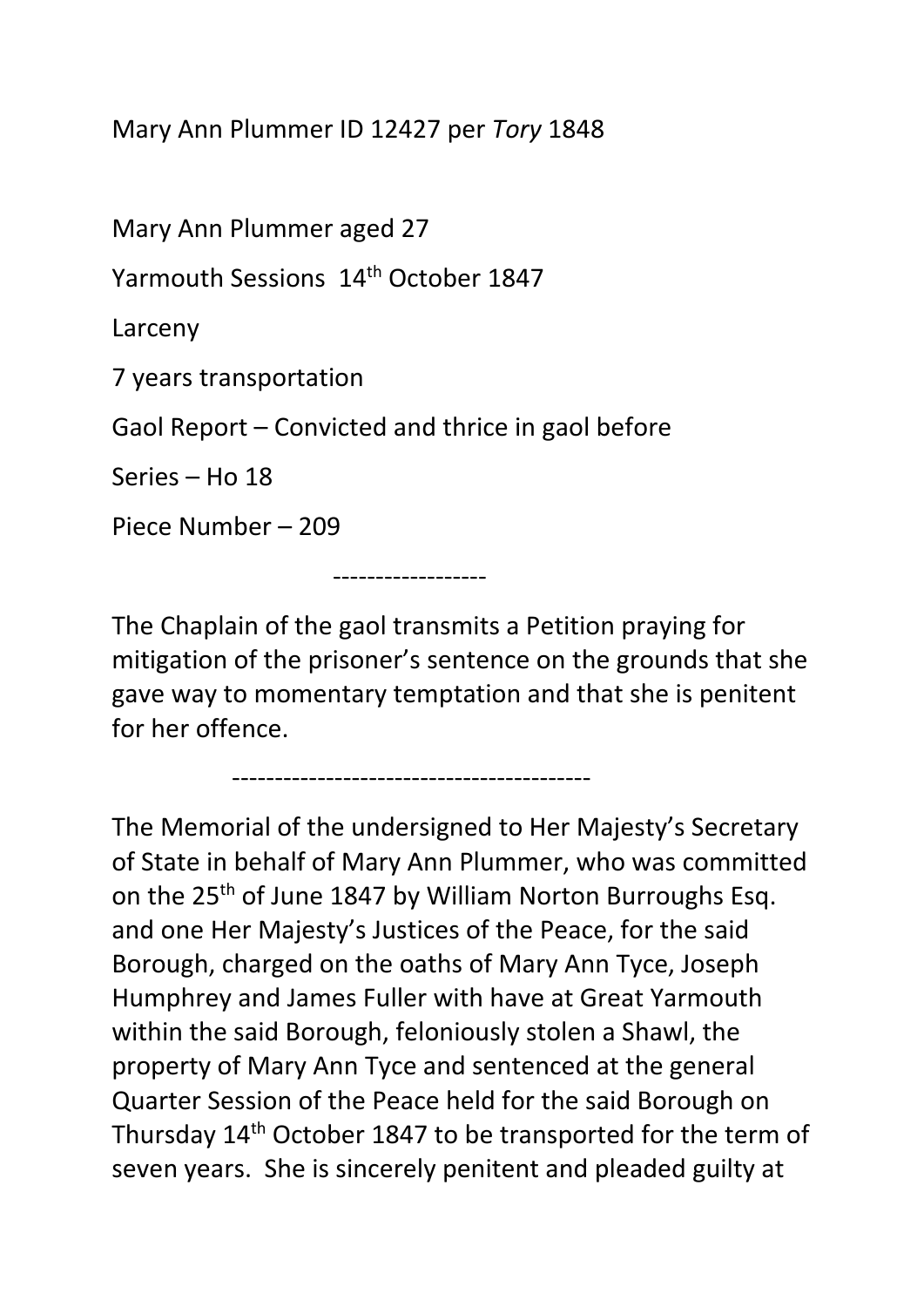the time of her trial and the undersigned humbly Petition a communication of the aforesaid sentence.

William Burroughs – Mayor

Mary Ann Tyce – Prosecutor

Hannah Green – Mother

W Pope – Late assistant Chaplain of Great Yarmouth Gaol now Curate of Great Yarmouth

-------------------------------------

And a further 20 signatures

Mr Pope (late assistant Chaplain of Great Yarmouth Goal) humbly takes the liberty of forwarding the enclosed Petition to Her majesty's Secretary of State in behalf of Mary Ann Plummer, whose usual name is Green. Mr Pope was Acting Chaplain of Yarmouth Gaol on the 25<sup>th</sup> June when she entered the gaol. Though (as will appear to the Secretary of State ) she has been previously convicted and yet Mr Pope believes from observation of her character and inquiring amongst her acquaintances that she is not a confirmed thief, but has give way to the temptation in moments of trial and indeed of destitution. The Secretary of State will kindly observe the names of the mayor, who was the committing magistrate of the Prosecutrix and one of the witnesses and several relatives and friends attached to the petition.

Mr Pope believes this to be a case in which the charity of the Government would not be manifested in a manner likely to be in any manner injurious. It is therefore heartily concurs in the Petition. The number attached to the signatures shew